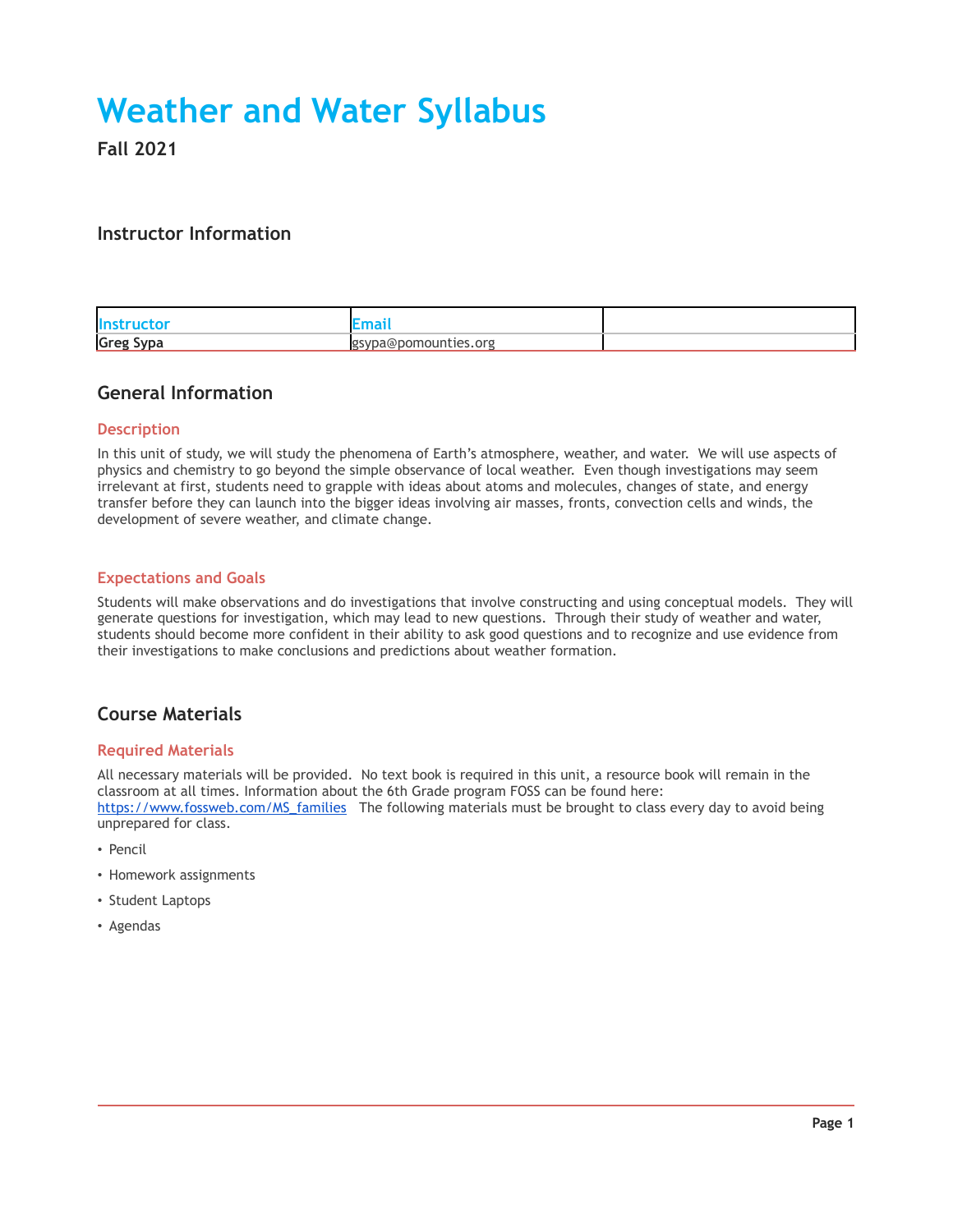#### **Unit Overview**

This unit of study has ten separate investigations that will span the entirety of the semester. Each investigation builds upon the next investigation, so attendance is very important so that no instruction and material is missed. Information is available on Google Classroom. The science notebook is an extremely important piece of this class. All notes, investigations, and questions will be recorded in the science notebook, and students will be able to use notebooks on ALL tests. The instructor will model appropriate notetaking strategies, but it is important for parents to stress the importance of taking detailed and legible notes during class time. Notes will be taken in an online notebook on Google Classroom. If absent, students should record missing notes upon returning during the E/I period.

## **Exam Schedule**

Exams will follow each investigation and will be open notebook. The final exam is at the end of the semester.

### **Additional Information and Resources**

#### **Writing in Science**

Putting scientific notes and data into writing is one of the most important pieces to becoming a contributor to the scientific community. We will be working together to develop our notes and data into summative conclusions and reflections that will complete each investigation. These will be works in progress throughout the unit of study and will be graded.

## **Course Schedule As Follows:**